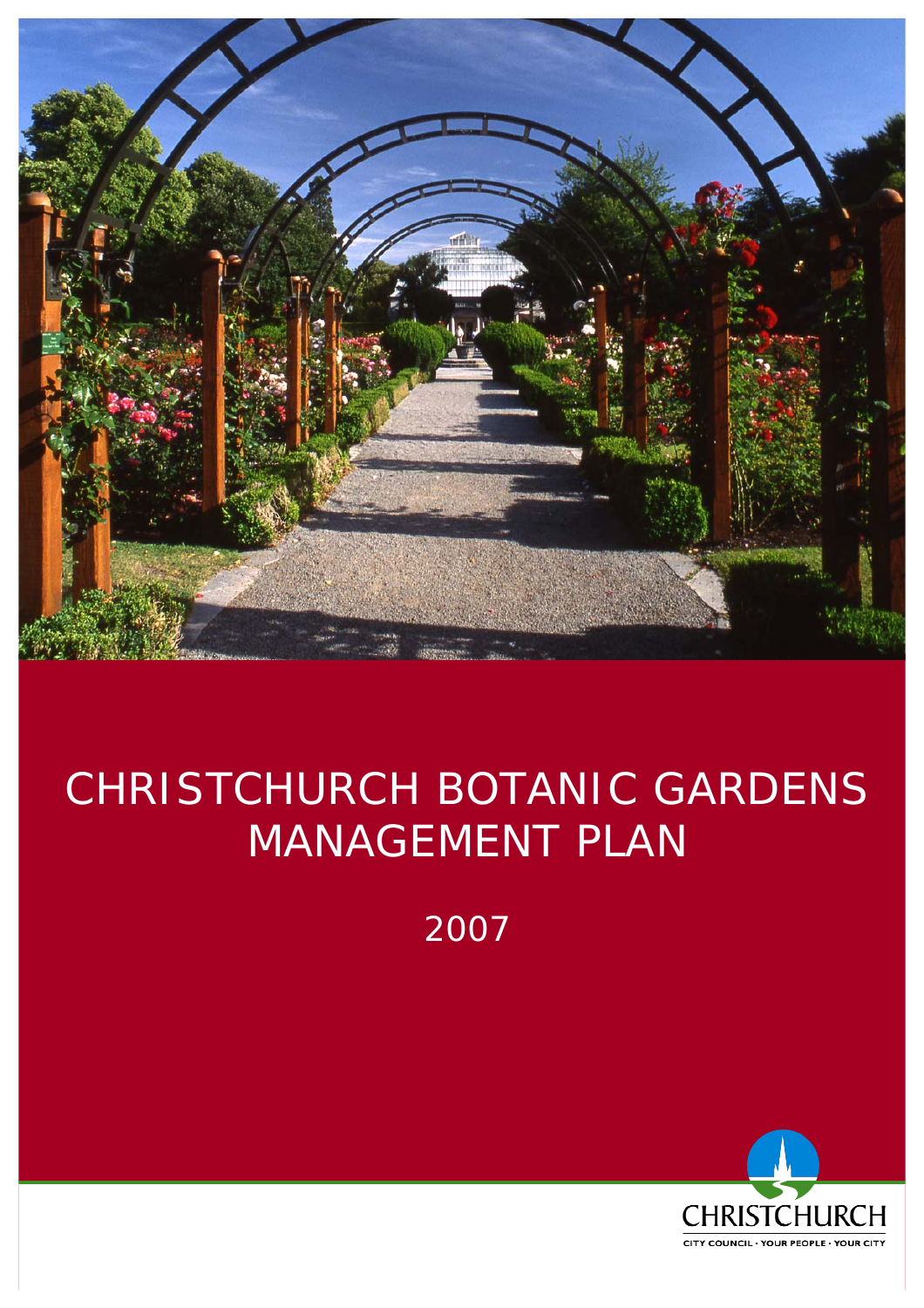http://www.ccc.govt.nz/Parks/HagleyParkBotanicGardens/ChChBotanicGardensMngtPlan/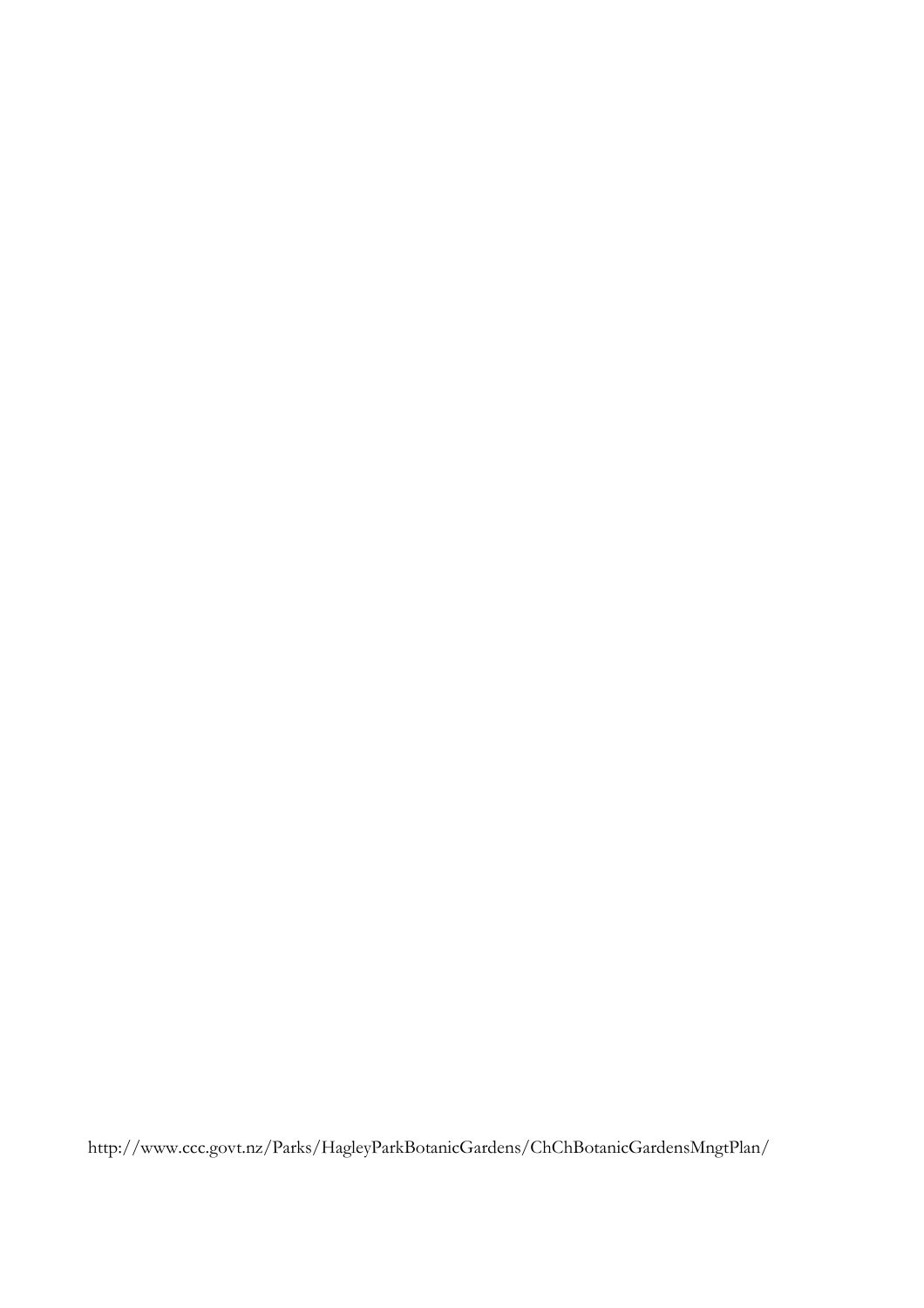# **CONTENTS**

#### Foreword

#### Introduction

### Acknowledgements

## Copyright Notice

### Plan Status

#### PART I RATIONALE FOR A BOTANIC GARDENS FOR **CHRISTCHURCH**

|    | What is a botanic garden and its purpose?                | 2              |
|----|----------------------------------------------------------|----------------|
| 2. | What does the Gardens provide?                           | $\overline{2}$ |
| 3. | What is the Gardens national and international standing? | 3              |
| 4. | Who uses the Gardens?                                    | 4              |
| 5. | General issues for the Gardens                           | 5              |
| 6. | Is there a need for change and development?              | 6              |
|    |                                                          |                |

## PART II RESOURCE INFORMATION

| 7.  | Location and regional context   | 9  |
|-----|---------------------------------|----|
| 8.  | Legal and planning              | 9  |
| 9.  | Administration                  | 11 |
| 10. | Functions and operations        | 13 |
| 11. | <b>History</b>                  | 16 |
| 12. | Site structure and character    | 22 |
| 13. | <b>Plant collections</b>        | 29 |
| 14. | <b>Buildings and structures</b> | 40 |
| 15. | Public use                      | 46 |
| 16. | Analysis and conclusion         | 48 |
|     |                                 |    |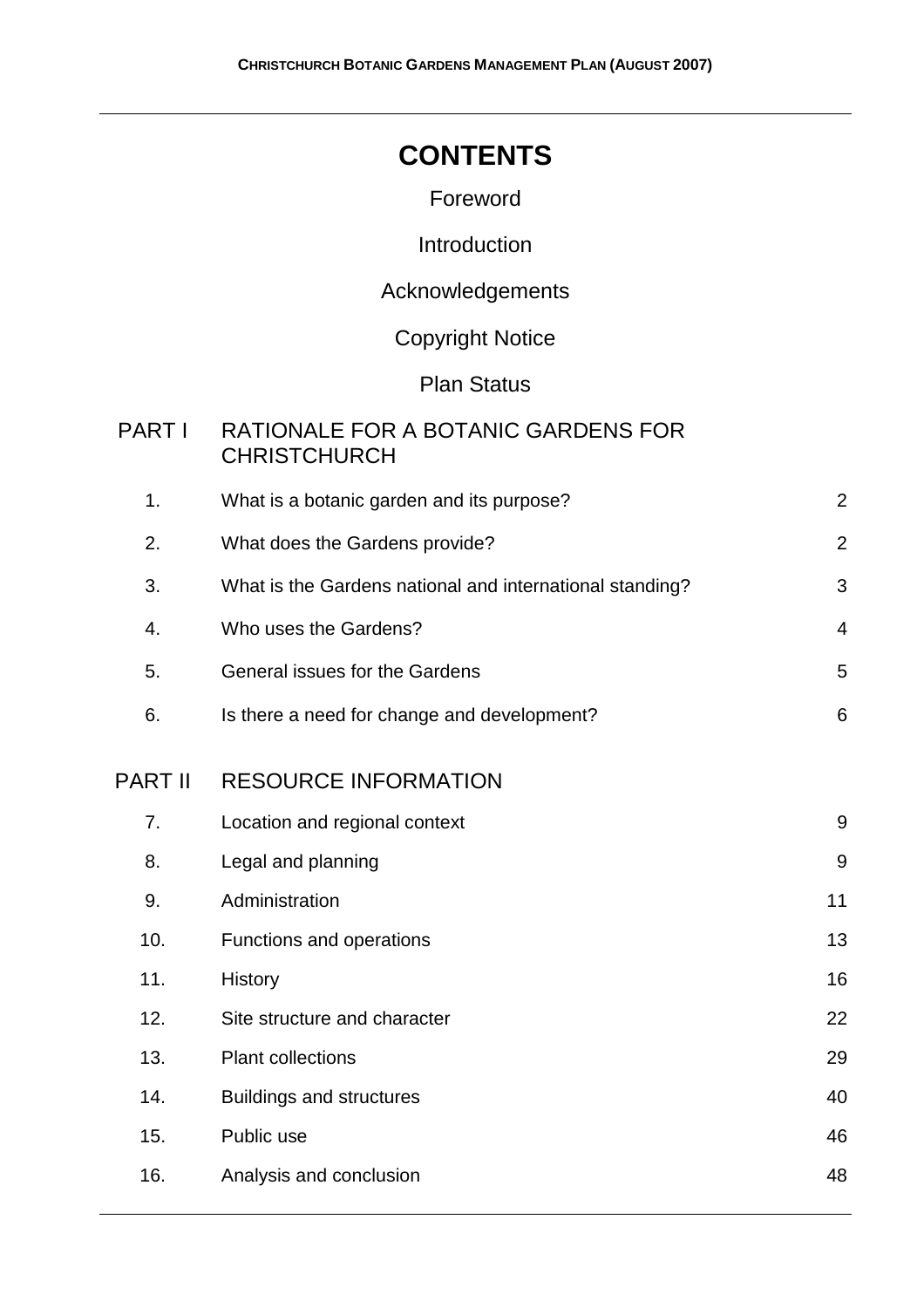## Part III GOALS, OBJECTIVES AND POLICIES

|         | Goals                             | 51  |
|---------|-----------------------------------|-----|
| 17.     | Administration policies           | 53  |
| 18.     | Functions and operations policies | 54  |
| 19.     | <b>Circulation policies</b>       | 59  |
| 20.     | Layout and character policies     | 60  |
|         | Tree policies                     | 60  |
|         | Open space policies               | 61  |
|         | Open woodland policies            | 69  |
|         | Dense woodland/shrubland policies | 70  |
|         | Conservatory policies             | 73  |
| 21.     | Wildlife policies                 | 76  |
| 22.     | <b>Building policies</b>          | 76  |
| Part IV | <b>ISSUES AND ACTION PLAN</b>     |     |
| 23.     | Living collections                | 79  |
| 24.     | <b>Recreation and events</b>      | 99  |
| 25.     | Layout, landscape and circulation | 109 |
| 26.     | Conservation                      | 114 |
| 27.     | Heritage                          | 125 |
| 28.     | <b>Education and awareness</b>    | 132 |
| 29.     | Networking and communication      | 147 |
| 30.     | Research                          | 154 |
| 31.     | Funding                           | 166 |
| 32.     | Non-building infrastructure       | 173 |
| 33.     | <b>Buildings</b>                  | 175 |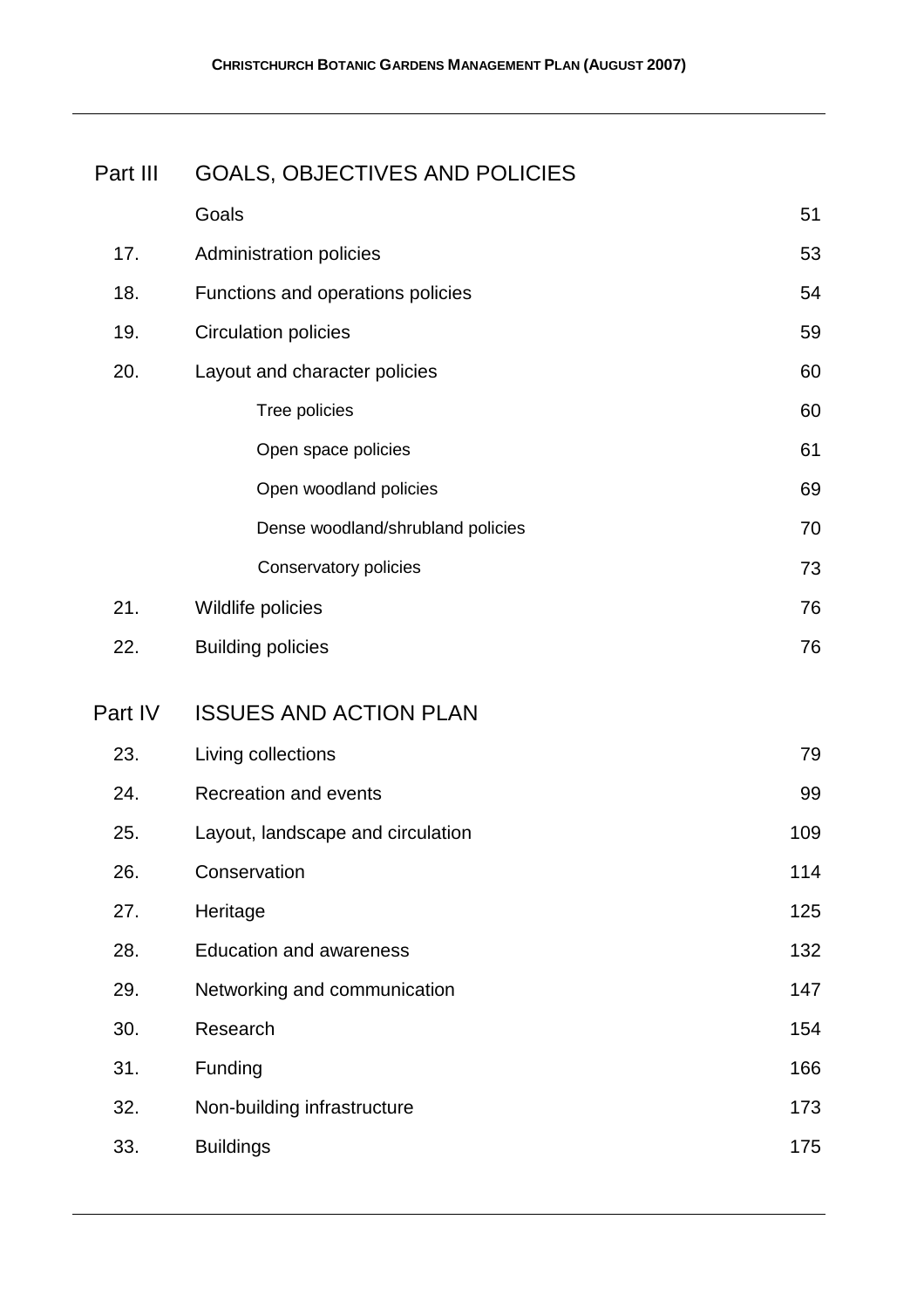| 34.               | Marketing                         | 183 |
|-------------------|-----------------------------------|-----|
| 35.               | Risk management and business plan | 195 |
| <b>References</b> |                                   | 203 |

## *Figures*

| 8.1  | Existing site features map                                    | 10  |
|------|---------------------------------------------------------------|-----|
| 9.1  | <b>Botanical Services Operations Team positions</b>           | 12  |
| 25.1 | <b>Tree Life Expectancy</b>                                   | 112 |
| 33.1 | Collection support layout concept – proposed building complex | 181 |
| 33.2 | Human support layout concept – proposed building complex      | 182 |

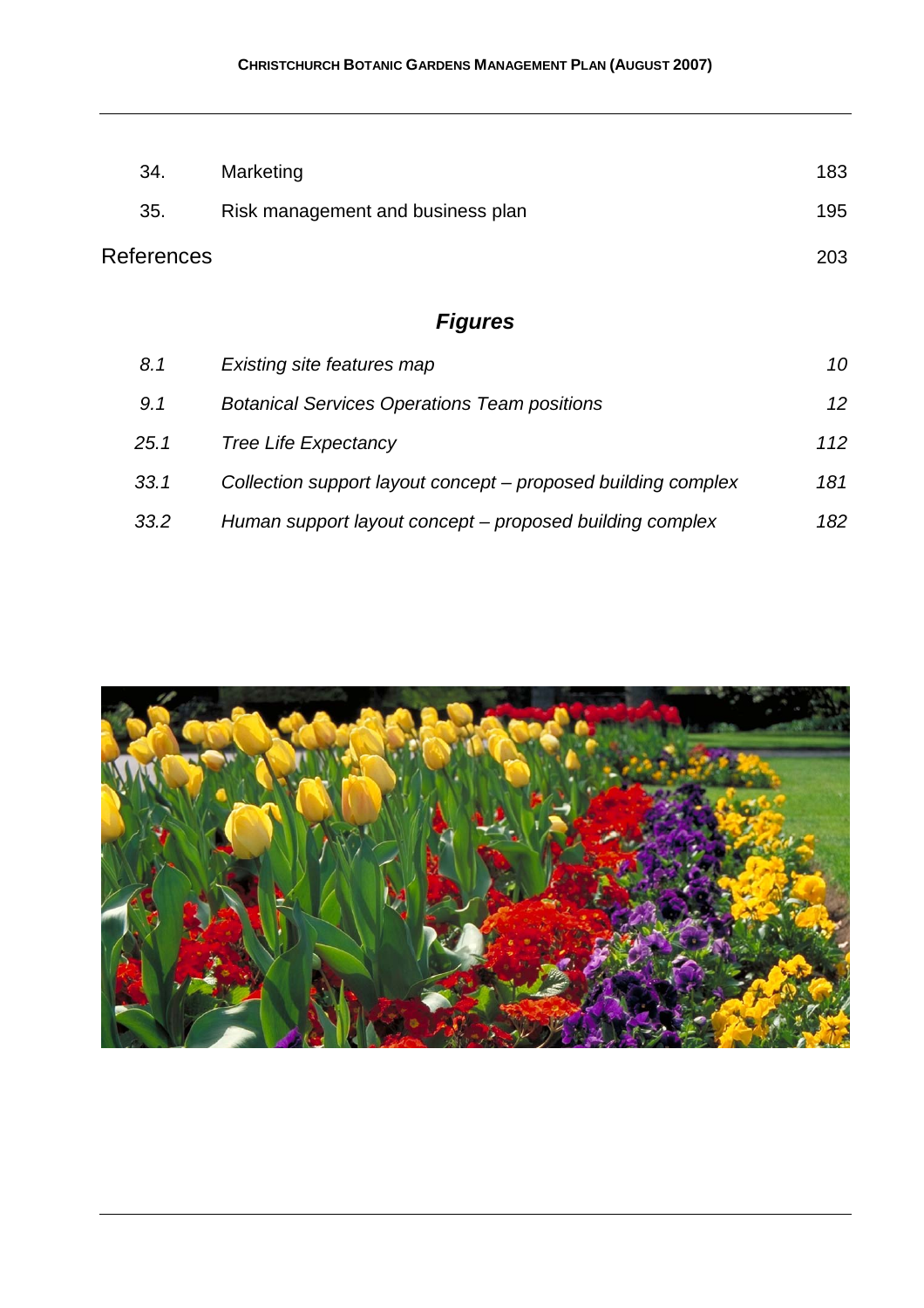# **Foreword**

The Christchurch Botanic Gardens<sup>1</sup> has had a long history of amenity and horticultural development and change, reflecting the interests and values of the various curators and the Christchurch gardening public. This updated plan reinforces these values in a comprehensive and organised way, in addition to promoting the strengthening of the scientific functions of the Gardens and reflecting modern botanic garden plant collection and display trends.

Within this plan, the Gardens has been organised according to a proposed circulation network and open space system. A notable feature of the circulation system will be the formation of five special purpose walkways emphasising different aspects of the Gardens' cultural and botanical features. The collections identified in the plan have been amended and reorganised to reflect the above proposed patterns. In addition, the more 'informal' plant groupings have mostly been situated on the peripheries of the Gardens and along the Avon River corridor, with the more formal collections situated in the inner core. Especially attractive displays are situated at the main entrances and along the proposed Victoria Walk.

Overall, this plan aims to not only build on existing values but also to bring the Gardens into the  $21<sup>st</sup>$  century by reflecting the wider significance of the plant world in an era of rapid environmental change, as well as by acknowledging Southern Hemisphere values.

## **Introduction**

The Gardens is Christchurch's single most popular visitor destination according to the Canterbury Tourism Council. Its popularity is illustrated by the estimated 1.2 million visits made by local and other visitors every year.

The existing strength of the Gardens lies in its scenic and horticultural qualities. This plan aims to strengthen these values, in addition to improving its botanical aspects, especially those with garden associations. Improvement of the Gardens scenic and botanical qualities and upgrading the circulation system in keeping with the Gardens civic importance will also ensure that the Gardens continues to function as one of Christchurch's most important visitor attractions and also be a feature of major economic importance to the City.

This updated plan has been developed from the 1995 edition with considerable new content (see Parts I and IV below).

The Plan is divided into four parts:

 $\overline{a}$ 

**Part I** – Provides the rationale for a botanic gardens in Christchurch and assesses the expected form of the Gardens against the history, development and nature of botanic gardens worldwide and their relevance in the modern world (prepared by the former curator of the Gardens, the late Dr David Given<sup>2</sup>).

**Part II** – Describes the Gardens resources and comments on issues and opportunities affecting the Gardens.

<sup>1</sup> From this point forward in this plan the Christchurch Botanic Gardens will be referred to as the 'Gardens'.

<sup>2</sup> Dr Given was curator from October 2003 to November 2005.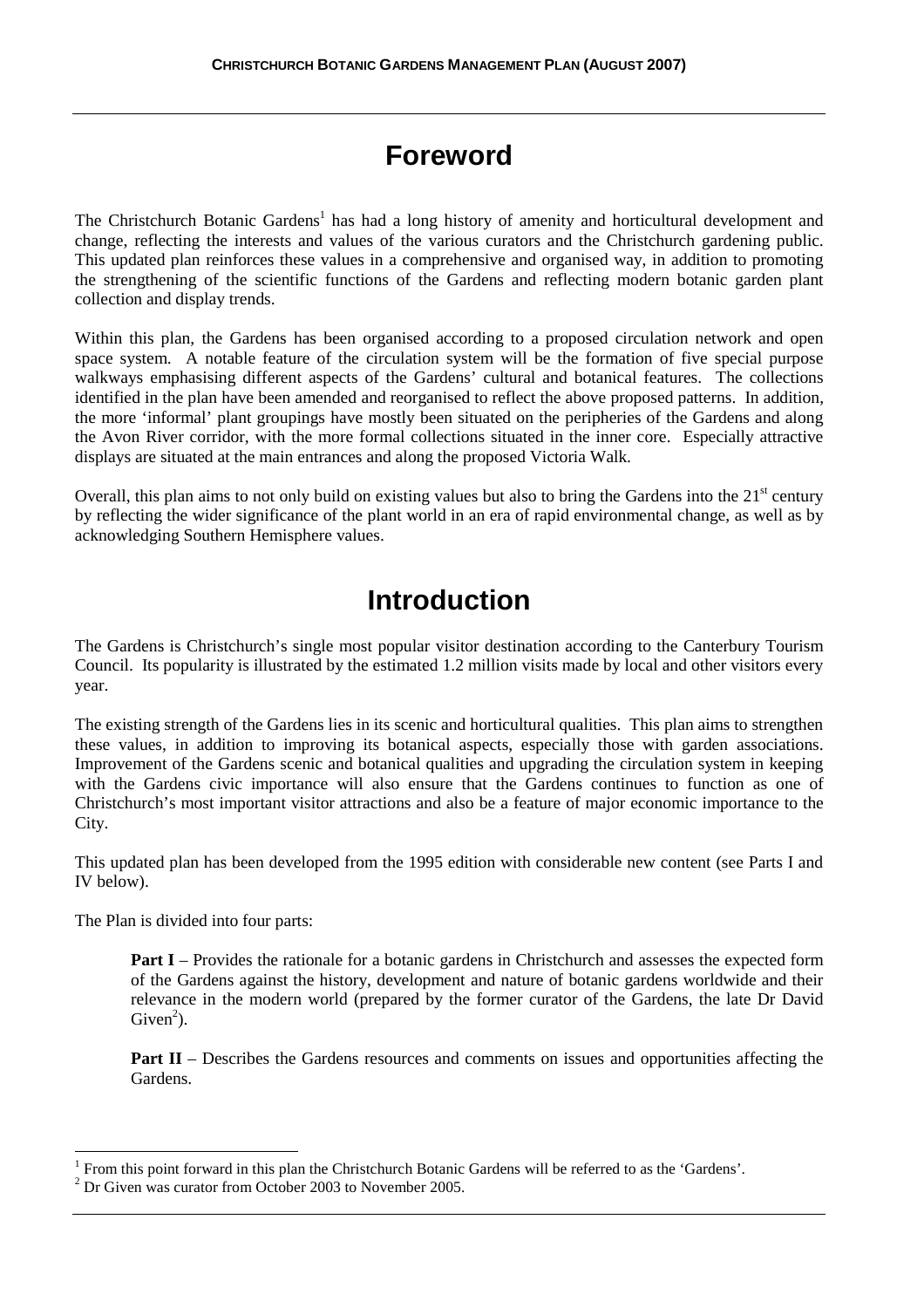**Part III** – Management goals, objectives and policies.

**Part IV** – An **Issues and Actions Plan**, which recommends the future direction and development of the Gardens. It is the result of a major strategic review undertaken by the late Dr David Given over the two years leading up to the publication of the draft management plan in 2006. Under specific categories of activity, it presents a discussion of issues and needs, proposes goals to be achieved and recommends relevant actions to be taken.

This management plan is linked to a number of other plans and documents - in particular, to the Hagley Park Management Plan 2007 and the Hagley Park/Botanic Gardens Master Plan 2007. Both these plans were advertised for public comment in 2006 simultaneously with this one. The Hagley Park Management Plan covers the management of Hagley Park, which surrounds and is closely linked with the Gardens. The master plan is a long term strategic plan for both Hagley Park and the Gardens, and includes reference to proposed actions, projects and concepts detailed in the management plans.

The objectives and policies, and proposed goals and actions, of this management plan provide an updated management direction for the Gardens. Through public involvement, it is anticipated this reflects a consensus of opinion on the future of the Gardens.

## **Acknowledgements**

The following Christchurch City Council staff contributed in a significant and specific way to the development of this updated plan:

**Derek Roozen** – Parks and Waterways Planner (overall plan co-ordination and preparation);

**Dr David Given** – Curator (strategic review);

**Jeremy Hawker** – Botanical Services Operations Team Manager (plan overview and co-ordination of Botanical Services Operations Team input);

**Jenny Moore** – Landscape Architect (landscape layout/circulation concepts);

**Crispin Schurr** – Architect (facilities (building) concepts);

The development of this plan was also only possible with the valued input of many other Council staff, including, in particular, staff of the Botanical Services Operations Team.

## **Copyright Notice**

All maps, logos and images in this plan are the property of the Christchurch City Council, unless otherwise acknowledged. These are not to be copied or reproduced without prior permission.

## **Plan Status**

Adopted by the Christchurch City Council on 16 August 2007 as the operative plan.